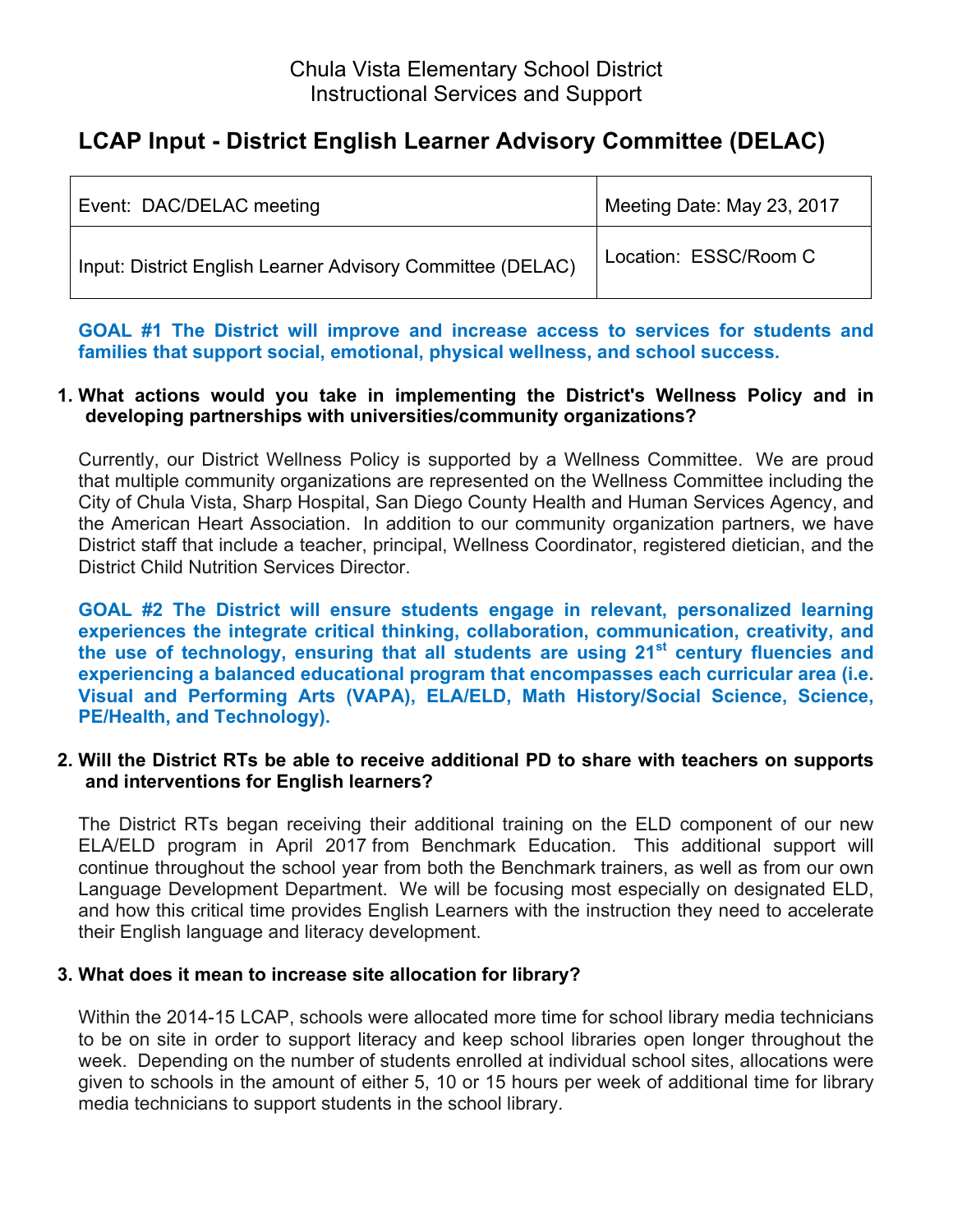#### **GOAL #3 The District will increase parent engagement at District and sites.**

#### **4. How does a parent coordinator and the District support EL families?**

The District currently supports EL families by ensuring that each school site has an English Learner Advisory Committee (ELAC) and DAC/DELAC representatives, who serve as the EL parent voice on these committees and share District information and education with EL parents at their school sites. The purpose of the site ELAC committees is to advise the principal on how best to support ELs and parents of ELs. The District also employs translators to ensure that important communication is provided in Spanish and other languages. Translators are also available at District parent trainings to ensure that parents can listen and learn in their primary languages.

The District is currently exploring how the Parent Liaison can effectively increase parent engagement across our sites. A first step will be to survey EL and all parents to solicit their suggestions. One idea is to begin with schools that demonstrate the highest need for increased parent engagement based on surveys and other data. The District is also working with the Family Resource Centers (FRC) to learn from the Promotora approach. FRC Promotoras reach out to parents to gather and share information, coordinate parent engagement sessions, schedule specific trainings, and assist with other identified needs. The District Parent Liaison will also connect with DAC/DELAC parent representatives to strategize how to maximize parent engagement at the District and site level.

**GOAL #4 The District will recruit and retain the highest caliber employees ("A" players) to support students and families and will ensure system-wide equitable access to services and supports in the areas of: Technology, Facilities, Pupil Services Health Services, Recruitment of highly qualified teachers (HQT) including CLAD.**

No questions for this goal.

**GOAL #5 Students in all grades (including all target groups such as Low Income, English Learners (ELs), and Foster Youth) will demonstrate increased proficiency on State and District assessments.**

#### **5. Is there any way to provide English classes to our English Learner parents?**

The District affirms the value of having English learner parents acquire English in order to better support their children. Jointly, schools and their parent advisory committees can explore the possibilities of providing English as a second language for parents. Sweetwater School District currently offers free English as a Second Language (ESL) classes at its adult school locations. Further information can be found by calling 619–796-7000. Schools can also contact the Chula Vista Collaborative, the Chula Vista Library, and Southwestern College for information on additional offerings in our community.